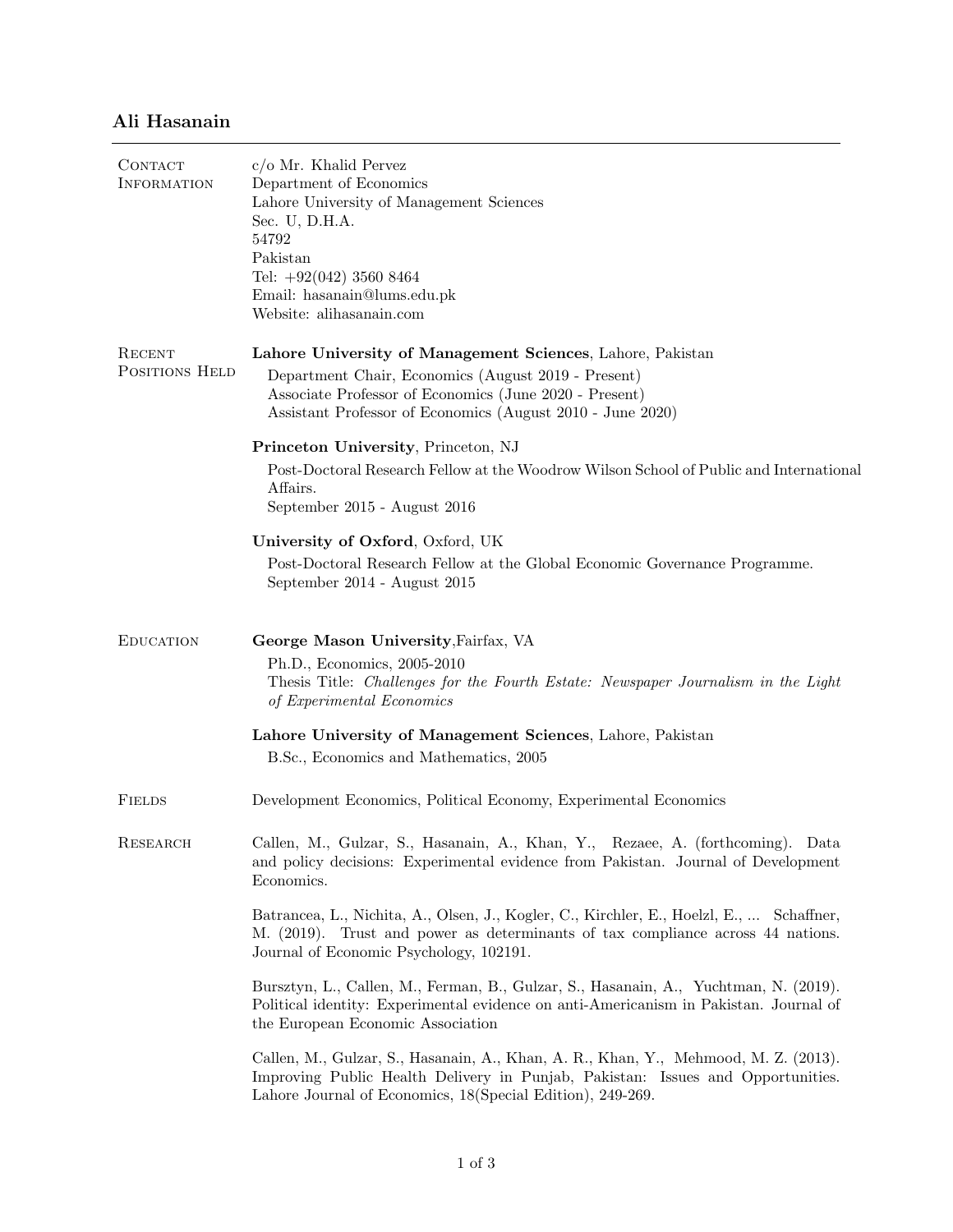| WORKS IN<br>PROGRESS | "No bulls: crowdsourcing away asymmetric information in the market for artificial<br>insemination in Pakistan" (with Arman Rezaee and Yasir Khan)                                                                                                                     |
|----------------------|-----------------------------------------------------------------------------------------------------------------------------------------------------------------------------------------------------------------------------------------------------------------------|
|                      | "Official Attendance Data for Politically Connected Bureaucrats Are Less Accurate"<br>(with Michael Callen, Saad Gulzar, and Yasir Khan)                                                                                                                              |
|                      | "Community Policing and Public Trust: Pakistan" (with Ali Cheema and Jacob N.<br>Shapiro)                                                                                                                                                                             |
|                      | "Using Automated Event Detection to Reduce Data Collection Costs with an Application<br>to the BFRS Dataset." (with Hina Usman and Fareed Zafar)                                                                                                                      |
| <b>TEACHING</b>      | Lahore University of Management Sciences, Lahore, Pakistan<br>Market Institutions (Undergraduate).                                                                                                                                                                    |
|                      | The Economics of Corruption (Undergraduate).                                                                                                                                                                                                                          |
|                      | Law and Economics (Undergraduate)<br>Readings in the Political Economy of the Media (Undergraduate)                                                                                                                                                                   |
|                      | <i>Experiments in Economics</i> (Undergraduate; co-taught with Michael Callen)                                                                                                                                                                                        |
|                      | Intermediate Microeconomics (Undergraduate)                                                                                                                                                                                                                           |
|                      | Lahore School of Economics, Lahore, Pakistan                                                                                                                                                                                                                          |
|                      | <i>International Economics</i> (Undergraduate)                                                                                                                                                                                                                        |
|                      | George Mason University, Fairfax, VA<br>Law and Economics (Undergraduate)                                                                                                                                                                                             |
| <b>GRANTS</b>        | Evidence in Governance And Politics (EGAP) Conflict Metaketa Initative, 2017. 'Community<br>Policing and Public Trust: Multi-Country Initiative' (with Ali Cheema and Jacob N.<br>Shapiro). Co-Principal Investigator. USD 249K+                                      |
|                      | Private Enterprise Development in Low-Income Countries (PEDL) Exploratory Grant,<br>2014. 'Milk, Urea or White Paint? Improving quality information in the milk market in<br>Lahore, Pakistan' (with Yasir Khan and Arman Rezaee). Principal Investigator. GBP<br>10K |
|                      | Agricultural Technology Adoption Initiative (ATAI), 2013. 'Coordinating Farmers with<br>Cellphones: Technology Innovation in Livestock Extension Services' (with Eli Berman,<br>Michael Callen and Arman Rezaee). Co-Principal Investigator. USD 67K+                 |
|                      | International Food Policy Research Institute (IFPRI)/Pakistan Strategy Support Program,<br>2013. 'Bureaucrat Time Use, Type and Program Performance' (with Michael Callen,<br>Saad Gulzar, and Yasir Khan). Principal Investigator. USD 20K (declined)                |
|                      | International Growth Center (IGC) Pakistan Country Program, 2013, 'Public Sector<br>Worker Preferences and Performance' (with Michael Callen, Saad Gulzar, and Yasir<br>Khan). Principal Investigator. GBP 10K                                                        |
|                      | International Growth Center (IGC) Pakistan Country Program, 2013, 'Should We Trust<br>Government Data?' (with Michael Callen, Saad Gulzar, and Yasir Khan). Co-Principal<br>Investigator. GBP 10K                                                                     |